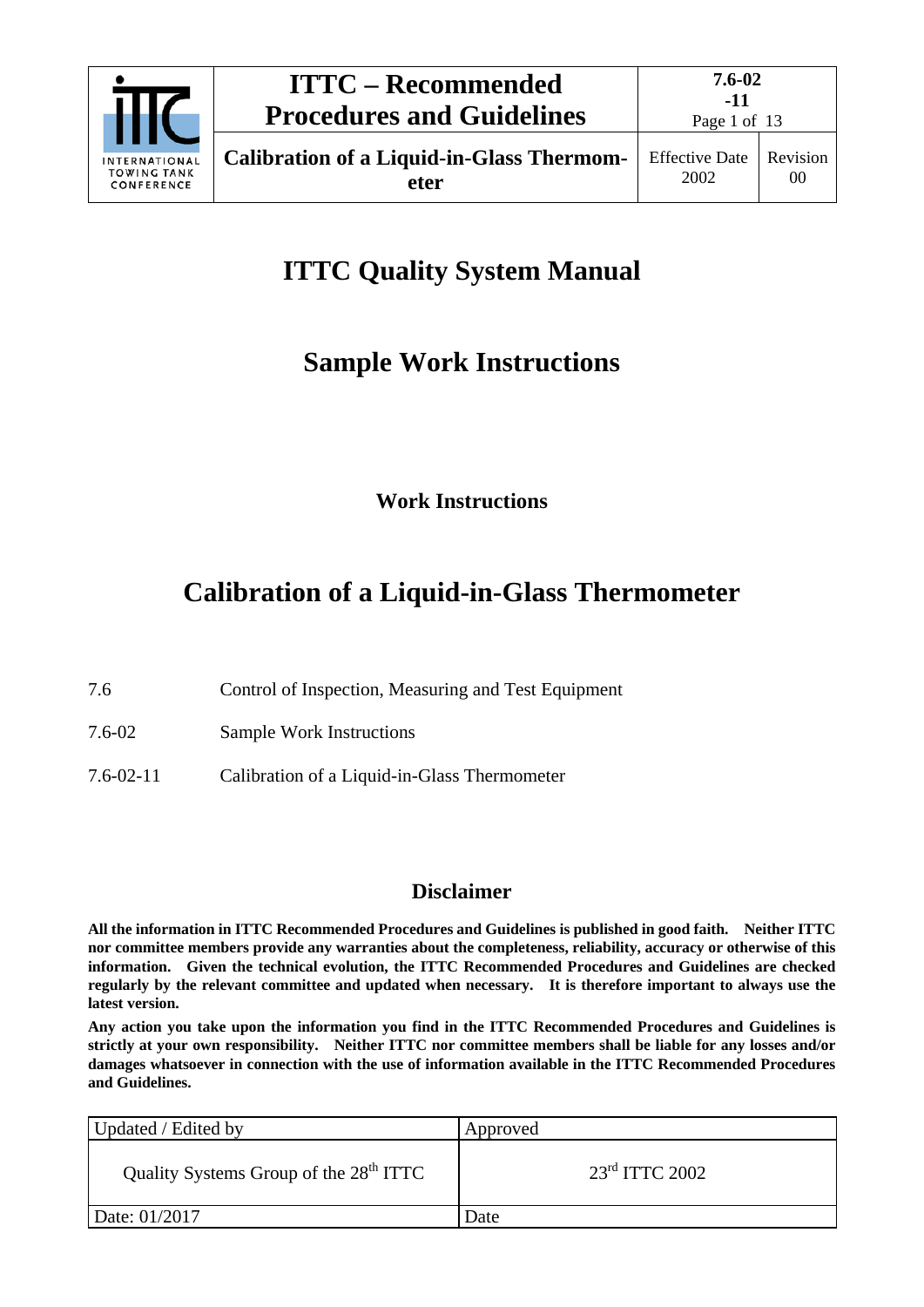

**Calibration of a Liquid-in-Glass Thermometer**

00

## **Table of Contents**

|     | 3. TECHNICAL REQUIREMENTS4               |
|-----|------------------------------------------|
| 3.1 |                                          |
|     | 3.2 Temperature-sensitive liquid and     |
|     | 3.3 Scale Marks and Signature4           |
|     | 3.4 Temperature-Sensitive, Middle and    |
|     |                                          |
| 3.6 | <b>Permissible Error of Indication 5</b> |
|     | 4. CALIBRATION DEVICES7                  |
|     | 4.1 Calibration Equipment 7              |
|     | 5. CALIBRATION METHOD  8                 |
| 5.1 |                                          |
|     | 5.2 Calibration of Indication Stability8 |

| 5.3  |                                                                                                                         |
|------|-------------------------------------------------------------------------------------------------------------------------|
| 5.4  |                                                                                                                         |
| 5.5  |                                                                                                                         |
| 5.6  | <b>Other Temperature Points10</b>                                                                                       |
|      | <b>5.7 Calculation of Actual Temperature</b><br>and Calibration Value10                                                 |
| 6. — | <b>TREATMENT OF CALIBRATION</b>                                                                                         |
| 6.1  | Calibration Protocol11                                                                                                  |
|      | 6.2 Calibration Period11                                                                                                |
|      | APPENDIX A. CALIBRATION<br><b>RECORDING CARD OF LIQUID-IN-</b><br><b>GLASS THERMOMETER12</b>                            |
|      | <b>APPENDIX B. FORMAT OF THE</b><br><b>CALIBRATION PROTOCOL FOR</b><br><b>LIQUID-IN-GLASS</b><br><b>THERMOMETER  13</b> |
|      |                                                                                                                         |

### **Source:**

**Verification regulation of liquid-in-glass thermometers for working** [Issued on Dec.13, 1984 and put into effect since Oct. 1, 1985 by National Technical Bureau - **JJG 130—1984, National Measuring Verification Regulation of People's Republic of China**]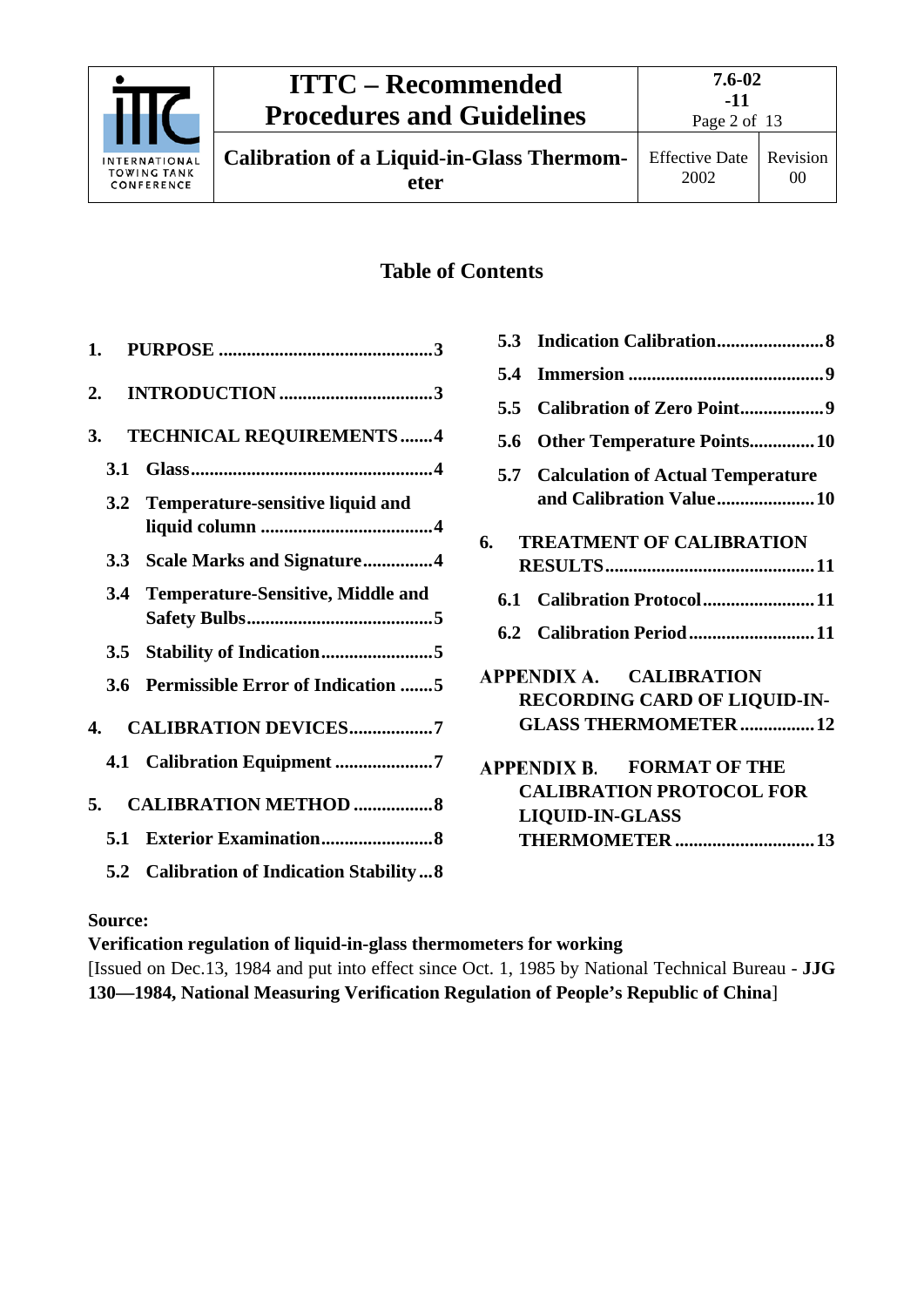

### **Calibration of a Liquid-in-Glass Thermometer**

#### <span id="page-2-0"></span>**1. PURPOSE**

This work instruction can be applied to the verification of new and for the calibration of liquid-in-glass thermometers, with the measuring range of –100~+600°Cfor industrial and laboratory use in service. It cannot be applied to the calibration of the special thermometers such as meteorological thermometers. etc.

#### <span id="page-2-1"></span>**2. INTRODUCTION**

Liquid–in-glass thermometers (hereinafter referred to as thermometers) measure the temperature by use of the thermal expansion of a

temperature-sensitive liquid in a transparent glass bulb and a capillary tube. Its construction is shown in the Figure 1.

- 1. temperature-sensitive bulb;
- 2. temperature-sensing liquid;
- 3. middle bulb;
- 4. sub-scale mark;
- 5. main scale mark;
- 6. capillary tube;
- 7. safety bulb

Thermometers may be divided into the precision thermometers and ordinary, ones on the basis of the scale division value and the measuring range, shown in Table 1.



Fig 1. Liquid-in-Glass Thermometer

| Table 1 | $({}^{\circ}C)$ |
|---------|-----------------|
|---------|-----------------|

| Name                 |                     | Precision thermometer | Ordinary thermometer |                     |  |  |
|----------------------|---------------------|-----------------------|----------------------|---------------------|--|--|
| Scale division value | 0.1.0.2<br>0.5, 1.0 |                       | 0.5, 1.0             | 2.0, 5.0            |  |  |
| Measuring range      | $-60$ $-+300$       | $+300 \sim +500$      | $-100 \sim +300$     | $-30$ $\sim$ $+600$ |  |  |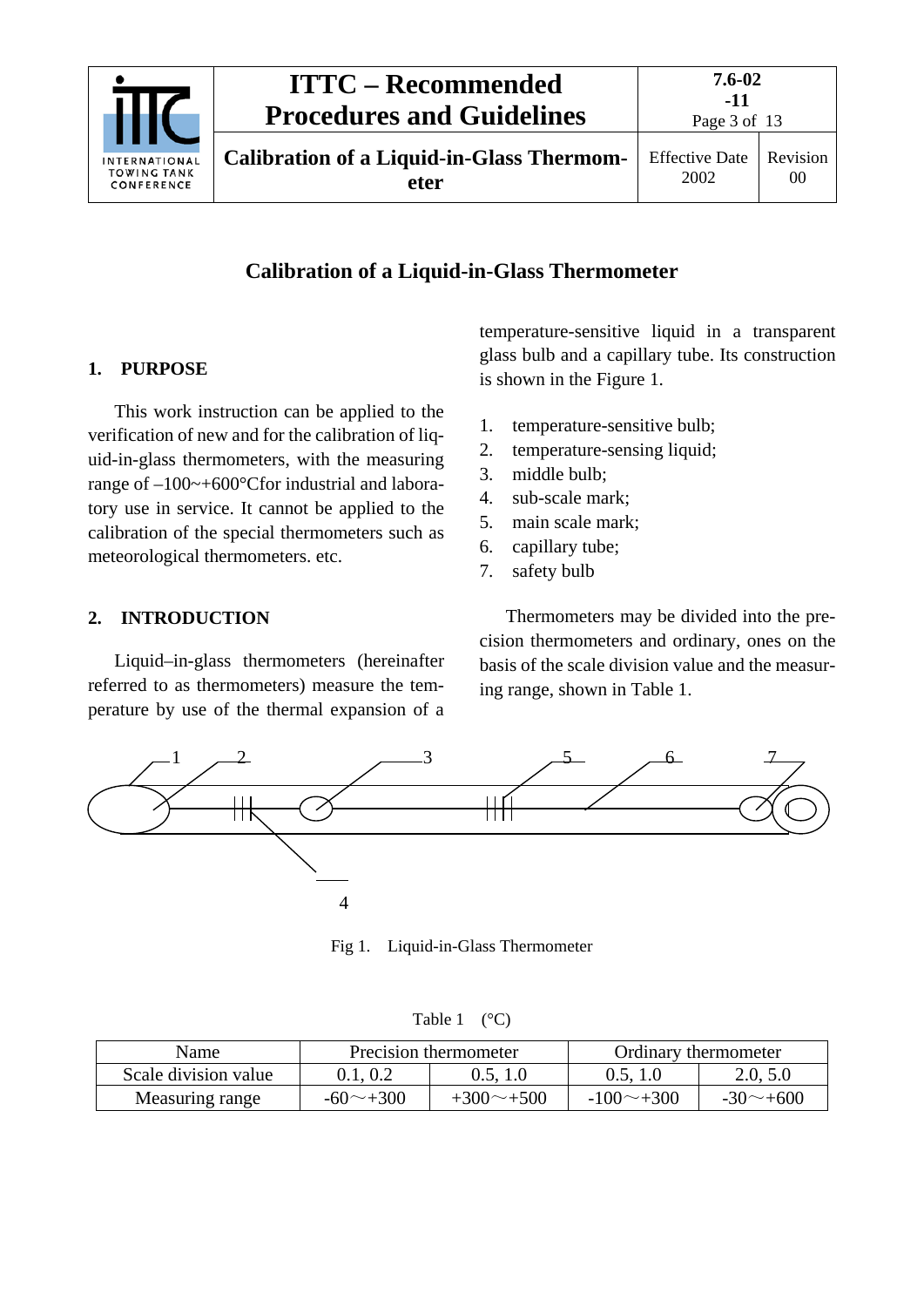

## **ITTC – Recommended Procedures and Guidelines**

### <span id="page-3-1"></span><span id="page-3-0"></span>**3. TECHNICAL REQUIREMENTS**

#### **3.1 Glass**

The glass must be bright, clean and transparent without any crack or fault, such as internal stress, which affects its strength and without any fault, which affects the reading in the area of the scales.

The thermometer must be straight with welldistributed thickness and without any obvious curvature.

The capillary tube should be straight with constant diameter. The liquid column should have the maximum breadth when the observation side of the thermometer is observed. The connection between the capillary tube and the temperature-sensitive bulb, middle bulb, safety bulb should be circular arc shape without any necking phenomenon. Inside the tube should be clean, without any impurity.

An opal glaze or other colour must be behind the scale mark of the bar-type thermometer. The colour glaze must always be located at the back of the liquid column aligned at the left or the right edge of the scale mark. Thermometers with the upper limit temperature over 300°C are allowed without colour glaze.

The enclosed scale thermometer should be clean inside the capillary tube, without any impurity or other obscure phenomena which affect the reading.

#### <span id="page-3-2"></span>**3.2 Temperature-sensitive liquid and liquid column**

The mercury or mercury-based alloy must be pure, without any gas bubbles. The liquid column of an organic liquid must appear clear without any sediment.

The liquid column must **not** be discontinuous, flow back (except vacuum), have an obvious halting motion during its rising or have any liquid drops or colour remaining on its tube wall following its descent.

#### <span id="page-3-3"></span>**3.3 Scale Marks and Signature**

The lines of the scale mark should be vertical to the centre line of the capillary tube. The scale marks, numbers and other signs should be clear and accurate. The colouring should be solid and durable.

The distance between adjacent scale lines must not be less than:

- 0.6 mm for the enclosed scale thermometer with the mercury inside;
- 0.7 mm for the bar-type thermometer;
- 0.8 mm for the organic liquid thermometer.

The breadth of the lines must not exceed one-fifth of the distance of the adjacent lines.

The expanding lines which are not less than the allowable error of the indication of the thermometer should be marked beyond the upper and lower limit lines of the scale marks. The expanding lines above and under the zero line must not be less than five for thermometers with zero point lower limit.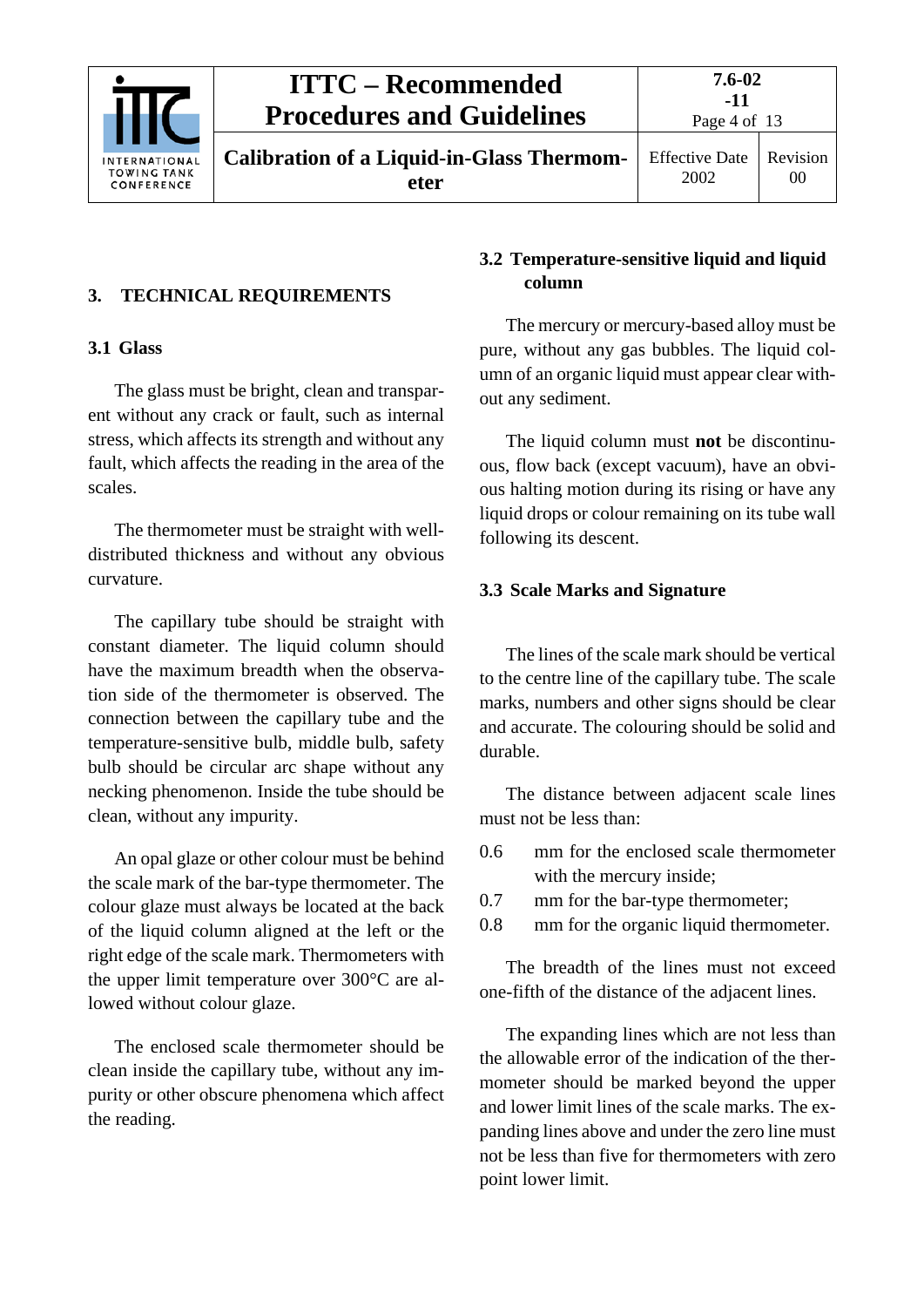

The longitudinal displacement of the scale mark panel for the enclosed scale thermometer must not exceed one-third of the minimum scale division value. The capillary tube should be located in the centre of the vertical axis of the scale mark panel without any obvious obliquity. The distance between the capillary tube and the scale mark panel must not exceed 1mm.

Relevant lines should be figured every 10~20 scale lines. The zero point, the upper and lower limit temperature should be marked with the relevant figures.

The thermometer must be marked with the following signs: "°C" showing the international temperature scale "centigrade", name of the manufacturer or the emblem mark, date and the number of the production, type and the mark of the immersion.

#### <span id="page-4-0"></span>**3.4 Temperature-Sensitive, Middle and Safety Bulbs**

Temperature-sensitive bulb: The diameter of the temperature-sensitive bulb for the bar-type thermometer mustn't exceed the diameter of the glass bar; That of the enclosed scale thermometer must not exceed the diameter of the lower body capillary tube.

Middle bulb: The distance between the upper edge of the middle bulb and the first scale line of the main scale mark lower edge must not be less than 30mm.

Safety bulb: The top edge of the safety bulb should be half the ball shape. It can hold the liquid volume when the temperature of the sensitive bulb exceeds the upper limit more than 60°C. A thermometer with an upper limit temperature beyond 300°C is allowed without the safety bulb. The length of the capillary tube above the scale line of the upper limit temperature must not be less than 20 mm.

#### <span id="page-4-1"></span>**3.5 Stability of Indication**

The rising value of the zero point position of the thermometer must not exceed half of the scale division value. (The indication of the upper limit temperature can be measured for the thermometer without zero sub-mark.) The rising value of the zero point position of the thermometers with upper limit temperature beyond 200°C and with scale division values 0.1°C must not exceed one scale division value.

#### <span id="page-4-2"></span>**3.6 Permissible Error of Indication**

The allowable indication error of the total immersion thermometer should meet the values given in Table 2; that of the part-immersion thermometer should meet the values of Table 3. The maximum allowable indication error should be taken when the measuring range of the thermometer leaps over several temperature ranges as shown in Tables 2 and 3.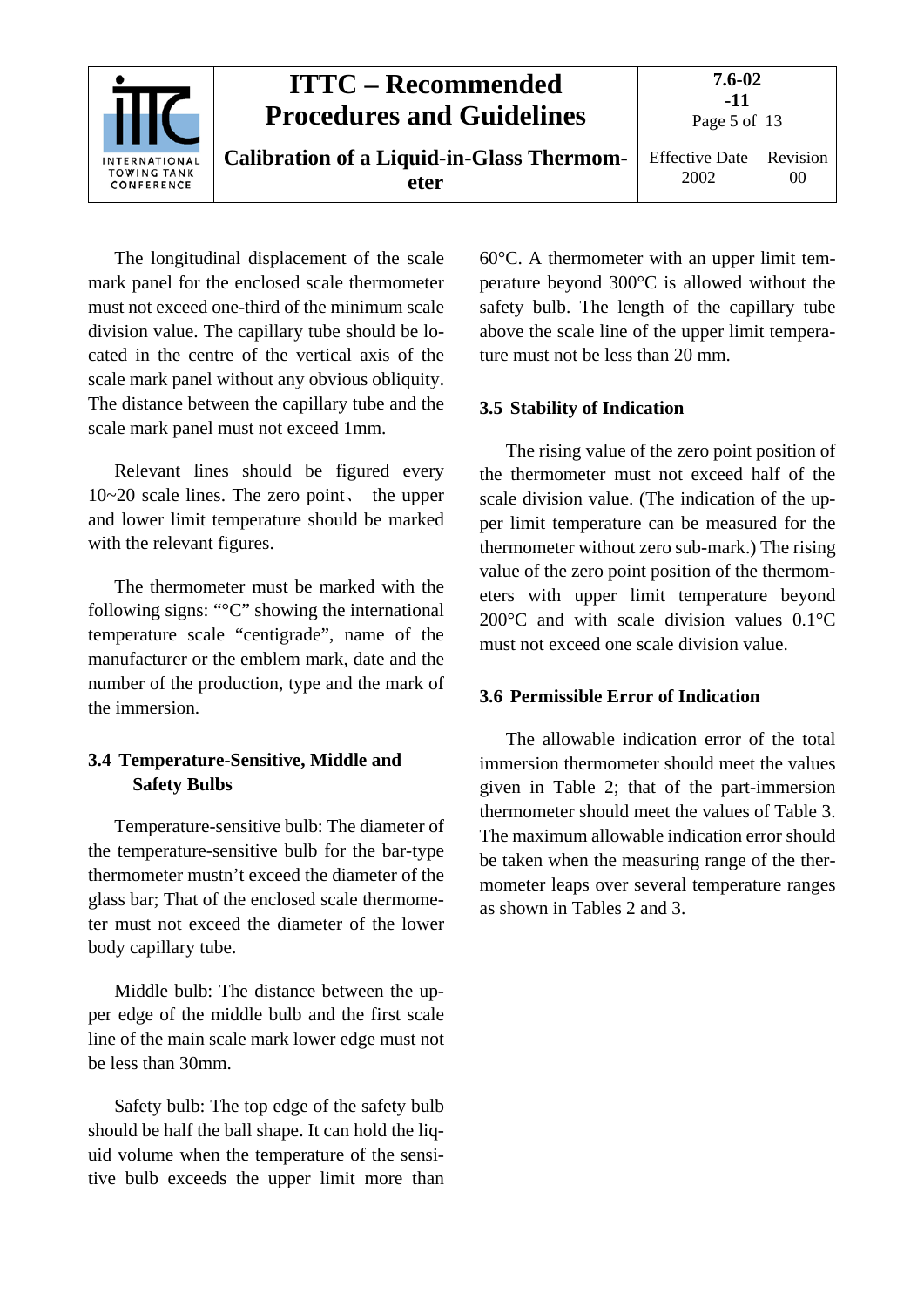|                                                          | <b>ITTC – Recommended</b><br><b>Procedures and Guidelines</b> | 7.6-02<br>-11<br>Page 6 of 13 |                |
|----------------------------------------------------------|---------------------------------------------------------------|-------------------------------|----------------|
| <b>INTERNATIONAL</b><br><b>TOWING TANK</b><br>CONFERENCE | <b>Calibration of a Liquid-in-Glass Thermom-</b><br>eter      | <b>Effective Date</b><br>2002 | Revision<br>00 |

|                | Temperature range      |           |                                                           | Scale division value |           |           |            |  |
|----------------|------------------------|-----------|-----------------------------------------------------------|----------------------|-----------|-----------|------------|--|
| Temperature-   | of upper and lower     | 0.1       | 0.2                                                       | 0.5                  | 1.0       | 2.0       | 5.0        |  |
| sensing liquid | limit                  |           | Indication allowable error of total immersion thermometer |                      |           |           |            |  |
|                | $-100 \sim 50$         | $\pm 1.0$ | $\pm 1.0$                                                 | $\pm 1.5$            | $\pm 2.0$ |           |            |  |
| Organic liquid | $-60 \sim 30$          | $\pm 0.6$ | $\pm 0.8$                                                 | $\pm 1.0$            | $\pm 2.0$ |           |            |  |
|                | $-30 \rightarrow +100$ | $\pm 0.4$ | $\pm 0.5$                                                 | $\pm 0.5$            | $\pm 1.0$ |           |            |  |
| Mercury-base   | $-60 \sim 30$          | $\pm 0.3$ | $\pm 0.4$                                                 | $\pm 1.0$            | $\pm 1.0$ |           |            |  |
|                | $-30 \sim t + 100$     | $\pm 0.2$ | $\pm 0.3$                                                 | $\pm 0.5$            | $\pm 1.0$ | $\pm 2.0$ |            |  |
|                | $>100 \sim 200$        | $\pm 0.4$ | $\pm 0.4$                                                 | $\pm 1.0$            | $\pm 1.5$ | $\pm 2.0$ |            |  |
|                | $>200 \sim 300$        | $\pm 0.6$ | $\pm 0.6$                                                 | $\pm 1.0$            | $\pm 1.5$ | $\pm 2.0$ | $\pm 5.0$  |  |
| Mercury        | $>300 \sim 400$        |           | $\pm 1.0$                                                 | $\pm 1.5$            | $\pm 2.0$ | $\pm 4.0$ | $\pm 10.0$ |  |
|                | $>400 \sim 500$        |           | $\pm 1.2$                                                 | $\pm 2.0$            | $\pm 3.0$ | $\pm 4.0$ | $\pm 10.0$ |  |
|                | $> 500 - 600$          |           |                                                           |                      |           | $\pm 6.0$ | $\pm 10.0$ |  |

Table 2  $(^{\circ}C)$ 

Table 3  $(^{\circ}C)$ 

|                   |                            | Scale division value |           |             |                                              |  |  |
|-------------------|----------------------------|----------------------|-----------|-------------|----------------------------------------------|--|--|
| Temperature-sens- | Temperature range of upper | 0.5                  | 1.0       | 2.0         | 5.0                                          |  |  |
| ing liquid        | and lower limit            |                      |           |             | Indication allowable error of part-immersion |  |  |
|                   |                            |                      |           | thermometer |                                              |  |  |
|                   | $-100 \sim < 60$           | $\pm 2.0$            | $\pm 2.5$ |             |                                              |  |  |
| Organic liquid    | $-60 \sim < -30$           | $\pm 1.5$            | $\pm 2.5$ |             |                                              |  |  |
|                   | $-30 \sim +100$            | $\pm 1.0$            | $\pm 1.5$ |             |                                              |  |  |
|                   | $-30 \sim +100$            | $\pm 1.0$            | $\pm 1.5$ | $\pm 3.0$   |                                              |  |  |
|                   | $>100 \sim 200$            | $\pm 1.5$            | $\pm 2.0$ | $\pm 3.0$   |                                              |  |  |
| Mercury           | $>200 \sim 300$            |                      | $\pm 2.0$ | $\pm 3.0$   | $\pm 7.5$                                    |  |  |
|                   | $>$ 300 $\sim$ 400         |                      |           | $\pm 6.0$   | $\pm 12.5$                                   |  |  |
|                   | $>400 \sim 500$            |                      |           | $\pm 6.0$   | $\pm 12.5$                                   |  |  |
|                   | $>$ 500 $\sim$ 600         |                      |           | $\pm 8.0$   | $\pm 15.0$                                   |  |  |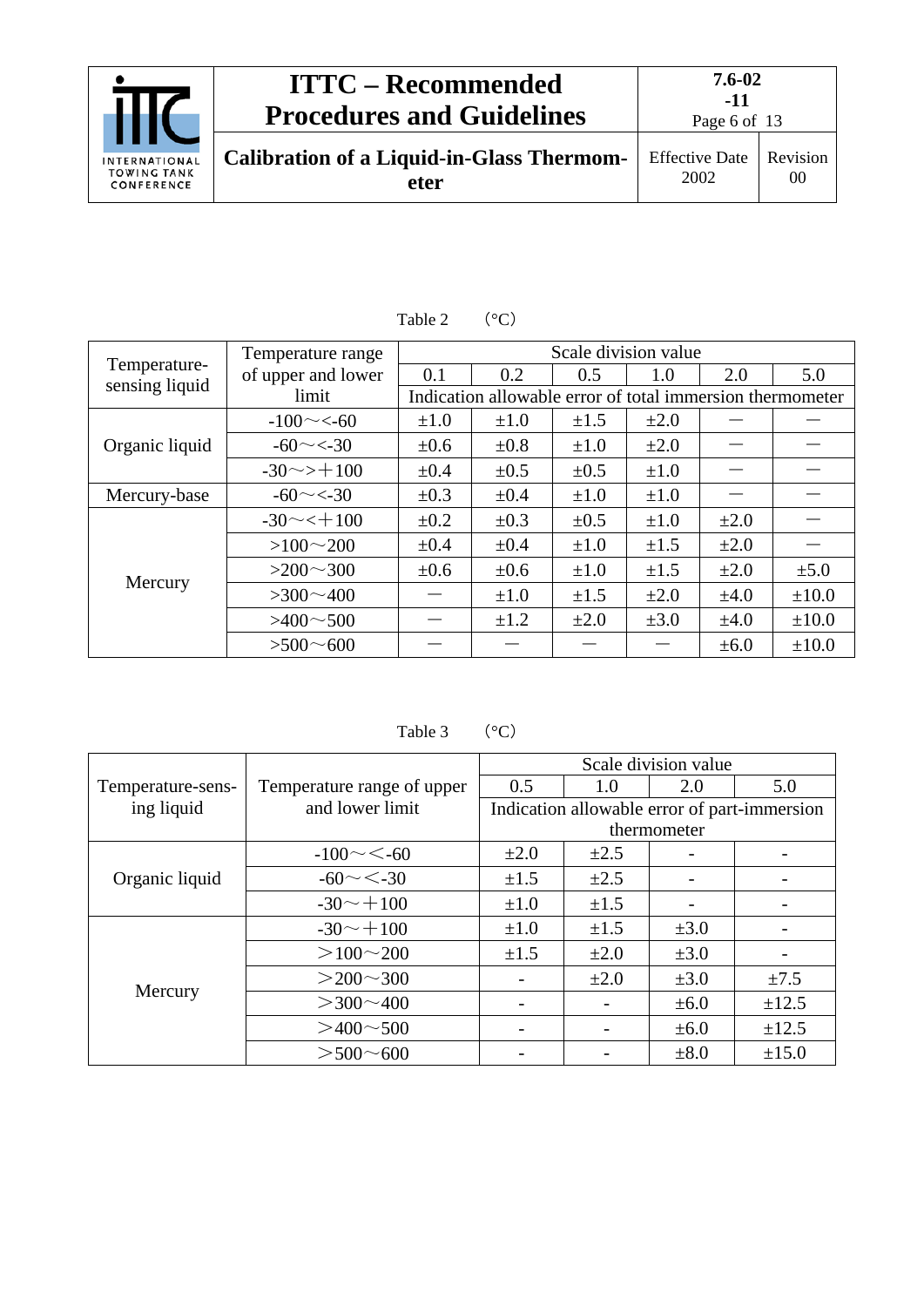

**Calibration of a Liquid-in-Glass Thermometer**

Page 7 of 13

#### <span id="page-6-1"></span><span id="page-6-0"></span>**4. CALIBRATION DEVICES**

#### **4.1 Calibration Equipment**

The following methods and calibration equipment can be selected on the basis of the actual need.

Second grade standard mercury thermometer (-30  $\sim$  +500 $^{\circ}$ C);

Second grade standard mercury-base thermometer  $(-60 \sim 0^{\circ}C)$ ;

Second grade standard platinum resistance thermometer (-200  $\sim$  +630 $^{\circ}$ C) and the relevant supporting electrical measuring devices;

Standard copper-constantan thermocouple (-  $200 \sim 0^{\circ}$ C) and the relevant supporting electrical measuring devices;

Thermostat (technical requirement is shown in Table 4) and ice trough;

Reading telescope, glass polarized stress gauge, steel sheet ruler and reading glass  $(5 \sim 10)$ times) etc.

|                    |                 |              | For precision thermometer | For ordinary thermometer |             |  |  |  |
|--------------------|-----------------|--------------|---------------------------|--------------------------|-------------|--|--|--|
| Name of thermo-    |                 | Working area |                           |                          |             |  |  |  |
| stat               | Measuring       | Maximum      | Horizontal                | Maximum                  | Horizontal  |  |  |  |
|                    | range           | temperature  | temperature               | temperature              | temperature |  |  |  |
|                    |                 | difference   | difference                | difference               | difference  |  |  |  |
| Alcohol low-tem-   | $-100$ $-30$    | 0.10         | 0.05                      | 0.20                     | 0.10        |  |  |  |
| perature trough    | $-30$ $\sim$ -0 | 0.04         | 0.02                      | 0.10                     | 0.05        |  |  |  |
| Water thermostat   | $0^{\sim}95$    | 0.04         | 0.02                      | 0.10                     | 0.05        |  |  |  |
| Oil thermostat     | $75^{\sim}300$  | 0.08         | 0.04                      | 0.20                     | 0.10        |  |  |  |
| Salt or tin trough | $300 \sim 600$  | 0.20         | 0.10                      | 0.40                     | 0.20        |  |  |  |

Table 4  $(°C)$ 

### Note:

(1) The depth of all the thermostat with cover must make sure that the standard thermometer can be fully immersed for the usage;

(2) The working area of the thermostat means the maximum range that the temperature-sensitive bulb of the standard thermometer and the calibrated ones can reach; the maximum temperature difference points the value between two random positions at the different depths.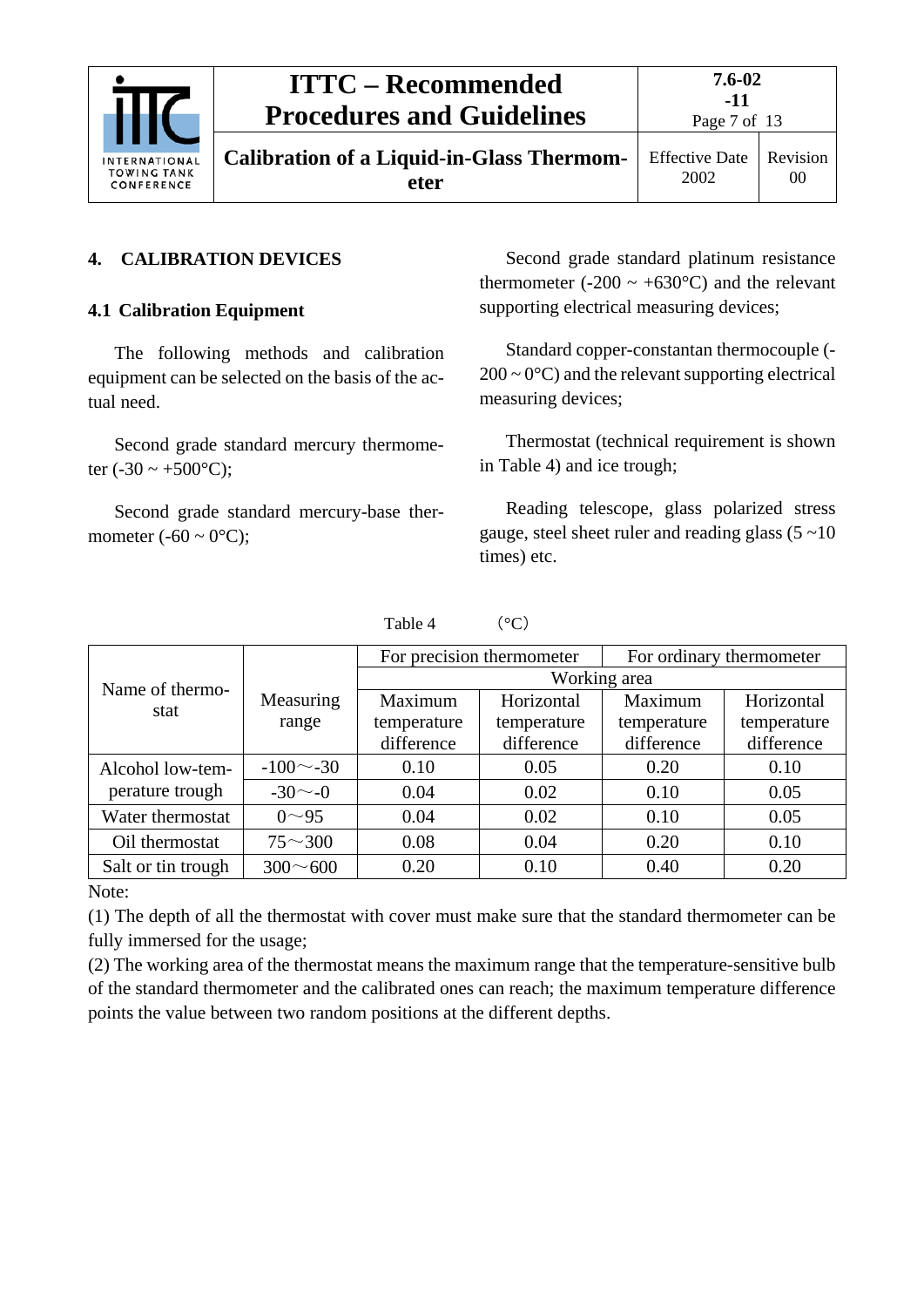

#### <span id="page-7-1"></span><span id="page-7-0"></span>**5. CALIBRATION METHOD**

#### **5.1 Exterior Examination**

Newly-produced thermometer: The exterior examination of the thermometer by use of the glass polarized stress gauge and the steel sheet ruler through eyesight should meet items1~ 4 of this work instruction.

Thermometer in use: The thermometer should be checked before calibration to see if there is any crack in the temperature-sensitive bulb and the glass bar or any liquid column stagnation or gas bubbles present. If there are any, they should be corrected before calibration.

#### <span id="page-7-2"></span>**5.2 Calibration of Indication Stability**

A new thermometer with the upper limit temperature over 100°C should be randomtested. The detailed calibration steps are as follows:

The thermometer should be kept at the upper limit temperature for 15 minutes, then taken out and waited for the natural cooling down to the room temperature. The zero point position should be measured for the first time.

The thermometer should be kept again at the upper limit temperature for 24 hours (precision thermometer) or 48 hours (ordinary thermometer), then taken out and exposed to natural cooling to the room temperature. The zero point position should be measured for the second time. The difference of the second one minus the first one is the rising value of the zero point position that should meet the regulation of the item 5.

The upper limit temperature can be directly measured for the thermometer without the zero point, on the basis of the above-mentioned method. The difference of the front and back measured values, that is the rising value should meet the regulation in item 5.

It must be examined to see whether the mercury has evaporated or any gas bubbles have formed during the measurement of the zero point position and the indication.

#### <span id="page-7-3"></span>**5.3 Indication Calibration**

The values of the calibrated points: The values for the interval of the calibrated points are shown in Table 5.

The beginning, the end and any middle point of the scale mark should be calibrated when the calibrated points of the thermometer are less than three on the basis of the values in Table 5. The thermometer in service can also be calibrated according to the requirement of the user.

The arbitrary point between two regulated calibration points of a newly-produced thermometer should be randomly calibrated. The allowable error of the indication should meet the values in Tables 2 and 3.

### Table 5  $(°C)$

|         | Scale division Interval of calibrated |
|---------|---------------------------------------|
| value   | points                                |
| 0.1     | 10                                    |
| 0.2     | 20                                    |
| 0.5     | 50                                    |
| 1, 2, 5 | 100                                   |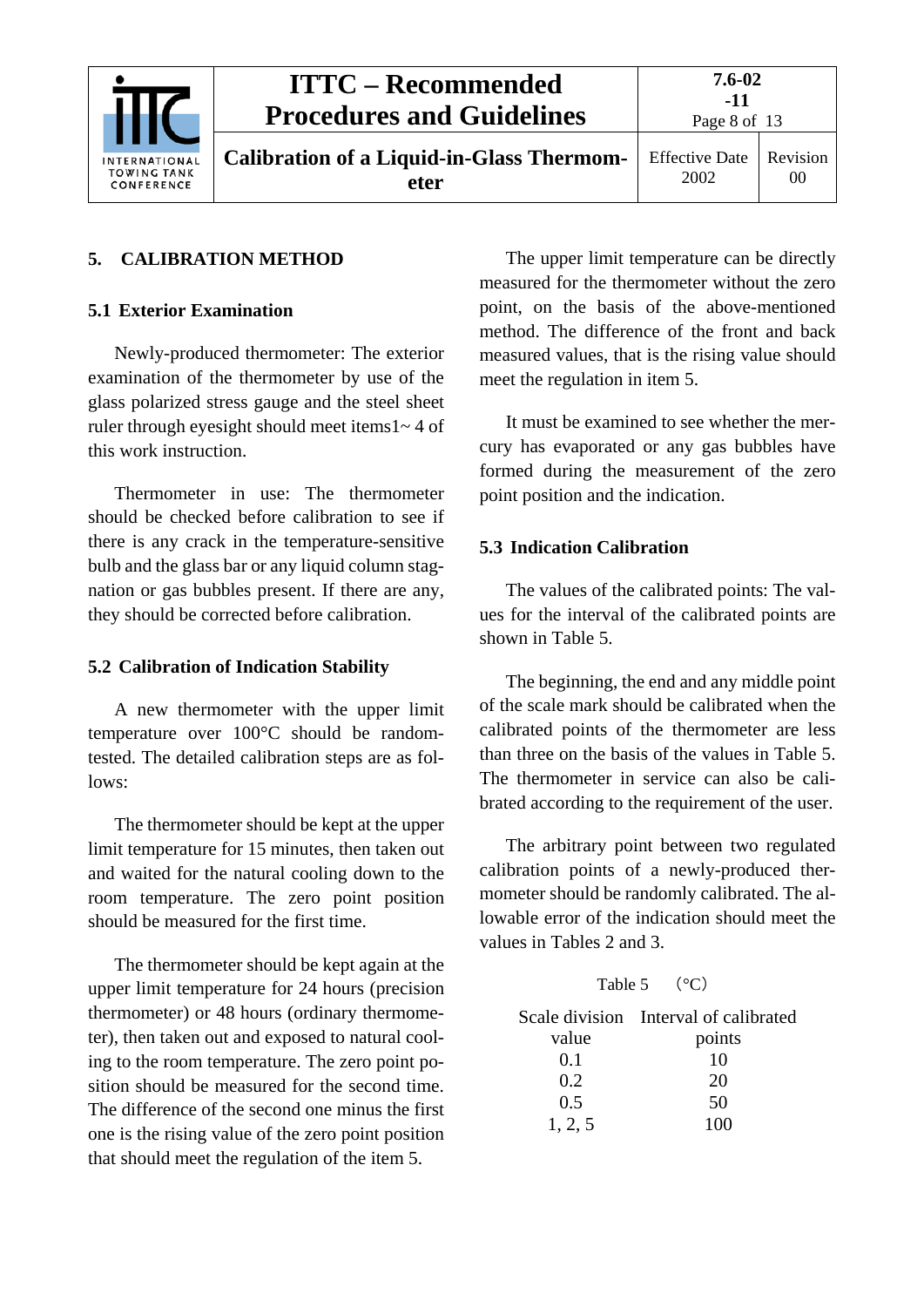

Calibration order: The calibration should be carried out one by one in the direction of the upper or lower limit, from the boundary or zero point respectively.

#### <span id="page-8-0"></span>**5.4 Immersion**

The exposed liquid column length of the total immersion thermometer must not exceed 15mm. In the special case of part-immersion calibration of the total immersion thermometer, its indication should be modified on the basis of the following formula:

$$
\Delta T = KN(T - T_1) \tag{1}
$$

where:

- *ΔT* the temperature deviation value of the exposed liquid column;
- *K* the apparent expansion coefficient of the temperature-sensitive liquid (mercury: 0.00016; kerosene: 0.00093)
- *N* integral number of degrees of the exposed liquid column;
- *T*<sup>1</sup> average temperature of the exposed liquid column measured by use of the auxiliary thermometer, which should be put at the one quarter position of the lower part of the exposed liquid column and in good contact with the calibrated thermometer;
- *T* temperature indicated by the calibrated thermometer.

Actual indication  $=$  indication of the calibrated thermometer + temperature deviation of the exposed liquid column.

The calibration of the part-immersion thermometer should be carried out at the regulated immersion depth (not less than 75mm). The standard nominal temperature is required to be 25°C.

During calibration for the part-immersion thermometer, if the nominal temperature  $T_2$  of the exposed liquid column does not meet the requirement the correction should be made upon the following formula:

$$
\Delta T = KN(25 - T_2) \tag{2}
$$

where:  $K$ ,  $N$ ,  $\Delta T$  are the same as (1).

Actual indication  $=$  indication of the calibrated thermometer + temperature deviation of the exposed liquid column.

#### <span id="page-8-1"></span>**5.5 Calibration of Zero Point**

Acquisition of zero point: Ice made of distilled water or drinking water (note that super cooled ice should be avoided.) should be broken into small pieces and put into the ice trough. After proper distilled or drinking water has been poured into the trough the combination of the ice and the water should be stirred by use of a clean glass rod and tightly pressed until the ice surface looks dark. It should be checked by use of the second grade standard mercury thermometer and used after becoming stable.

For the zero point calibration the thermometer should be inserted vertically inserted into the ice trough. Its distance from the container wall must not be less than 20 mm. The reading cannot be taken until the indication is stable.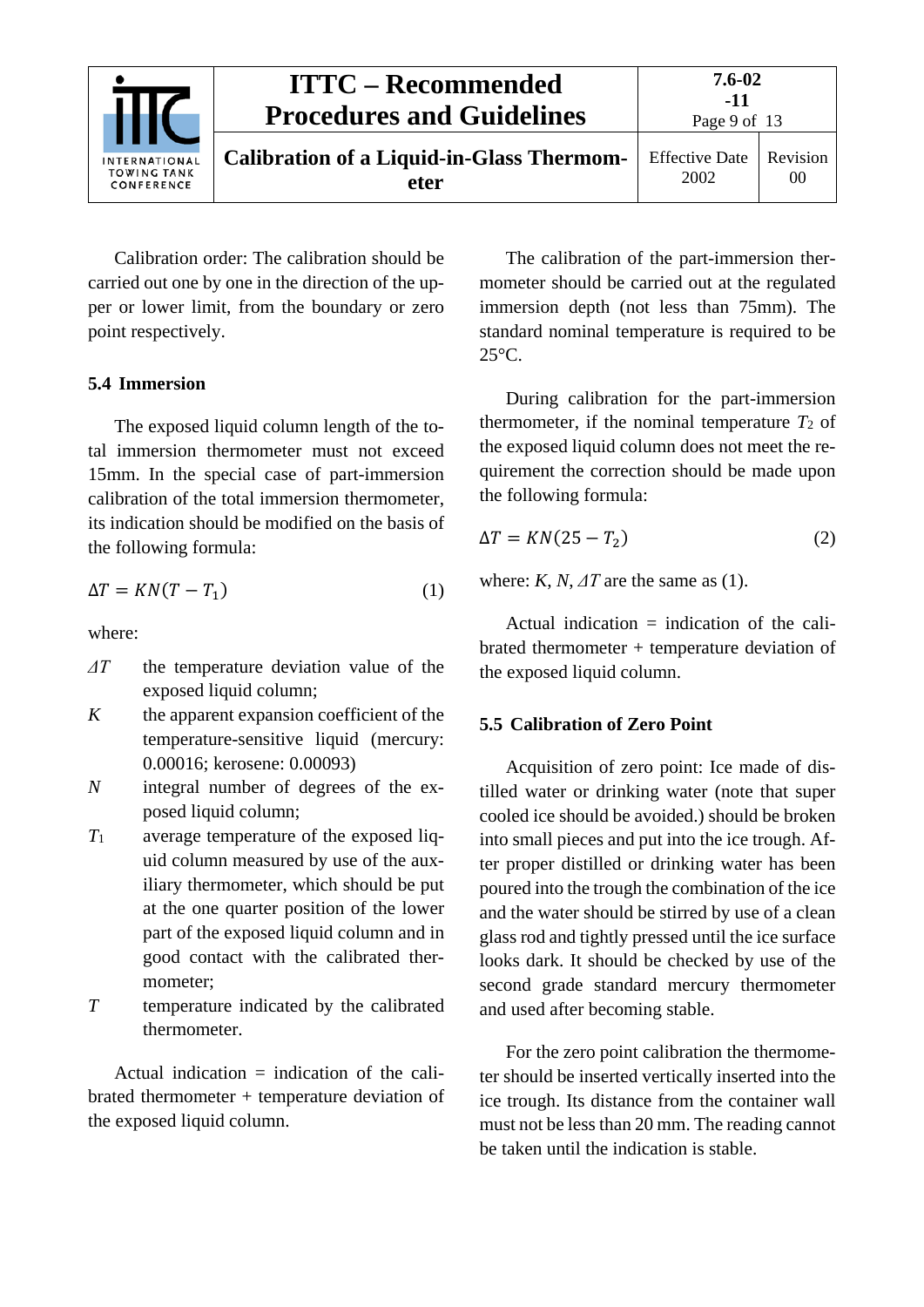

#### <span id="page-9-0"></span>**5.6 Other Temperature Points**

All other temperature points can be calibrated by use of the comparison method.

The thermometer should be preheated (above-zero thermometer) or pre-cooled (subzero thermometer), then put vertically into the trough according to item 4.4. The reading can be made when the temperature of the controlling thermostat stays within  $\pm 0.20^{\circ}$ C around the calibrating point (based on a standard thermometer)

Generally, it takes 10 minutes for a mercury thermometer or 15 minutes for an organic liquid thermometer to be read after having been inserted into the thermostat. The temperature of the trough should be static or steadily rising during the reading. The trough temperature change must not exceed 0.10 °C during the process of the reading. The temperature control precision must not exceed  $\pm 0.05^{\circ}$ C/10 min by use of an auto-control thermostat.

The reading should be take quickly. The time interval should be well distributed. The sight line should be vertical to the scale mark surface. The reading should be taken from the highest (mercury thermometer) or the lowest point (organic liquid thermometer) of the liquid column meniscus respectively. The figure should be estimate-read one-tenth of the scale division value.

The reading should be done four times for precision thermometer and twice for ordinary thermometers. Its order is standard  $\rightarrow$  calibrat $ing_1 \rightarrow calibrating_2 \ldots$  calibrating<sub>n</sub>, then back to the standard thermometer and then once more in the reverse order. At the end the arithmetic means can be taken as the indications of the standard and the calibrated thermometer respectively.

The zero point position of the second grade standard mercury thermometer should be measured every time after usage. It can be measured twice a month if it is continuously used. If the measured zero point position has changed, the deviation of the new indication for the points should be calculated by use of the following formula:

New deviation value  $=$  deviation in original certificate + (zero point position written in original certificate after upper limit temperature being calibrated – new measured zero point position after upper limit temperature being calibrated).

### <span id="page-9-1"></span>**5.7 Calculation of Actual Temperature and Calibration Value**

The actual temperature can be calculated by use of the following formula when the second grade standard mercury thermometer used:

Actual temperature = indication of the standard mercury thermometer  $+$  deviation of this point.

Deviation of the calibrated thermometer  $=$ actual temperature – indication of the calibrated thermometer.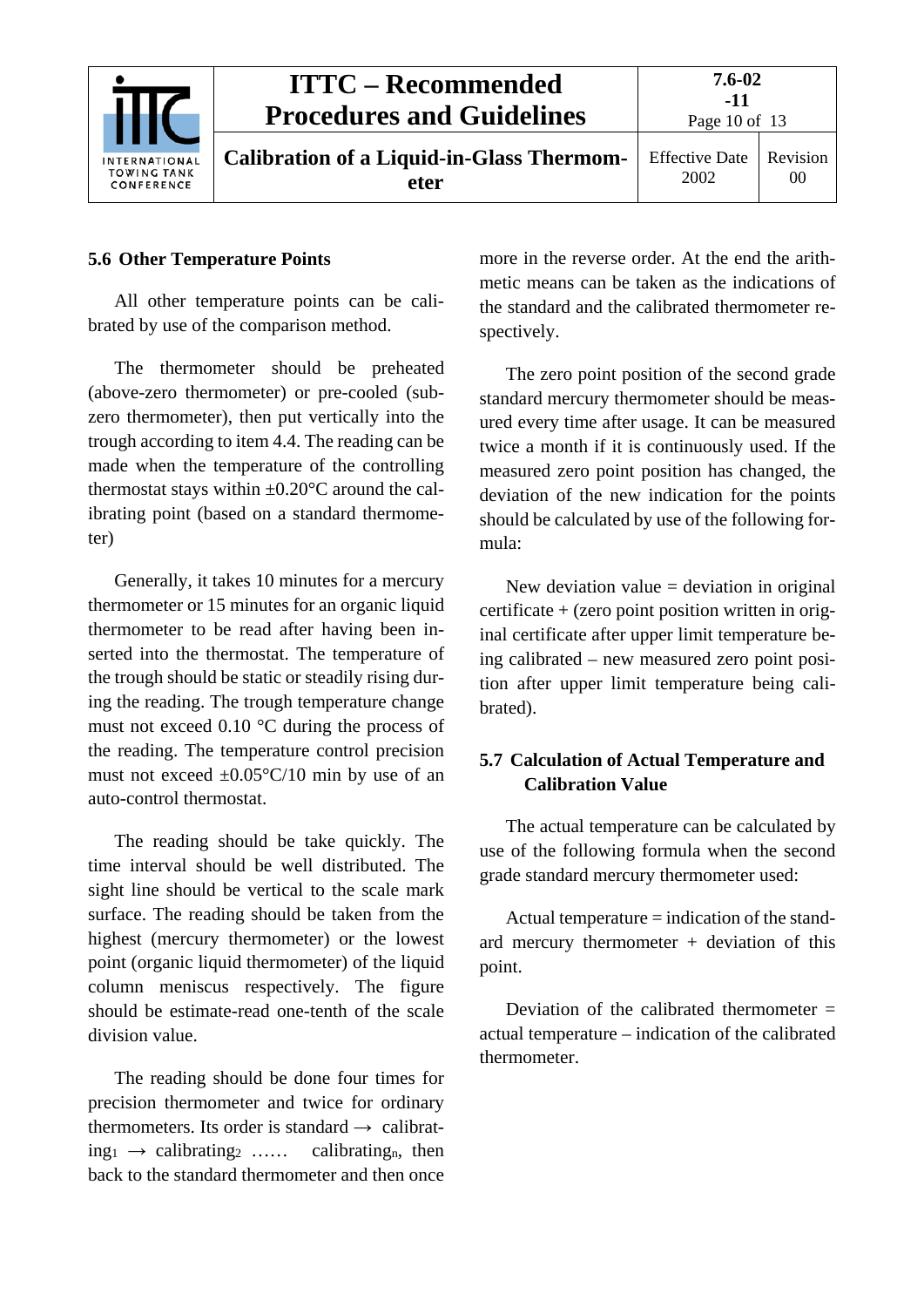|                                                          | <b>ITTC – Recommended</b><br><b>Procedures and Guidelines</b> | 7.6-02<br>$-11$<br>Page 11 of $13$ |                            |
|----------------------------------------------------------|---------------------------------------------------------------|------------------------------------|----------------------------|
| <b>INTERNATIONAL</b><br><b>TOWING TANK</b><br>CONFERENCE | <b>Calibration of a Liquid-in-Glass Thermom-</b><br>eter      | <b>Effective Date</b><br>2002      | Revision<br>0 <sup>0</sup> |

### <span id="page-10-0"></span>**6. TREATMENT OF CALIBRATION RE-SULTS**

#### <span id="page-10-1"></span>**6.1 Calibration Protocol**

For precision thermometers which meet the requirement of this work instruction, a calibration certificate should be supplied. For the ordinary thermometers which meet the requirement of this work instruction, a quality certificate will

be supplied. For the ones which do not meet the requirement an advisory note of the calibration result will be supplied.

#### <span id="page-10-2"></span>**6.2 Calibration Period**

The calibration period should be determined on the service condition, but no longer than one year.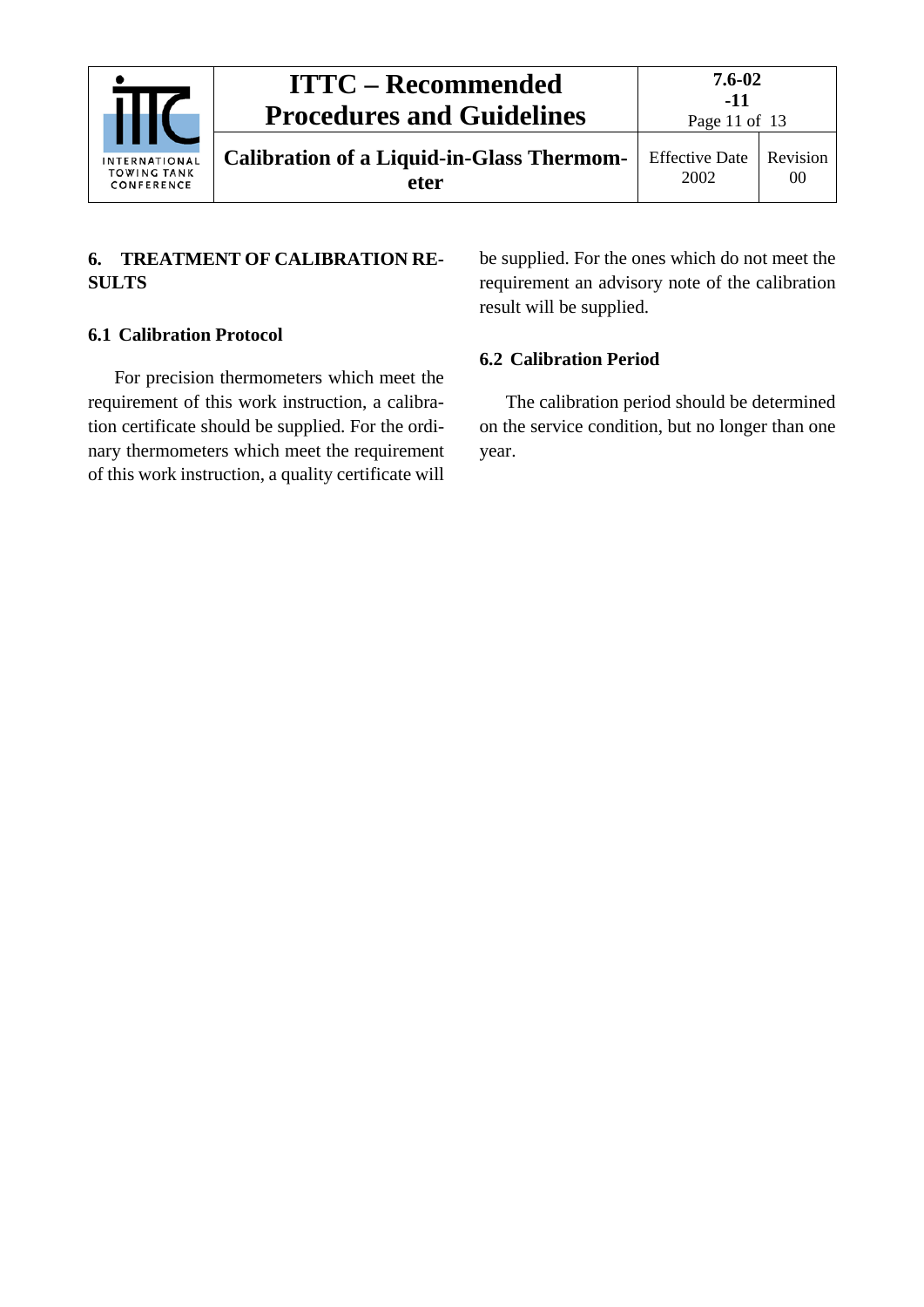

#### <span id="page-11-0"></span>**CALIBRATION RECORDING CARD OF LIQUID-IN-GLASS THER-**Appendix A. **MOMETER**

|                                                                     |  | Standard thermom-   Number of calibrated ther- |         |  |  |
|---------------------------------------------------------------------|--|------------------------------------------------|---------|--|--|
|                                                                     |  | eter                                           | mometer |  |  |
| Serial number<br>of<br>standard thermometer                         |  |                                                |         |  |  |
| Zero point position (                                               |  |                                                |         |  |  |
| $Z_2$ )                                                             |  |                                                |         |  |  |
| Scale division value                                                |  |                                                |         |  |  |
| Reading of indication                                               |  |                                                |         |  |  |
| Average of readings                                                 |  |                                                |         |  |  |
| Indication deviation<br>of standard thermom-<br>eter                |  |                                                |         |  |  |
| Actual temperature                                                  |  |                                                |         |  |  |
| Indication deviation<br>of calibrated ther-<br>mometer              |  |                                                |         |  |  |
|                                                                     |  |                                                |         |  |  |
|                                                                     |  |                                                |         |  |  |
| Repeated by ___________ Date___________ Checked by __________ Date_ |  |                                                |         |  |  |